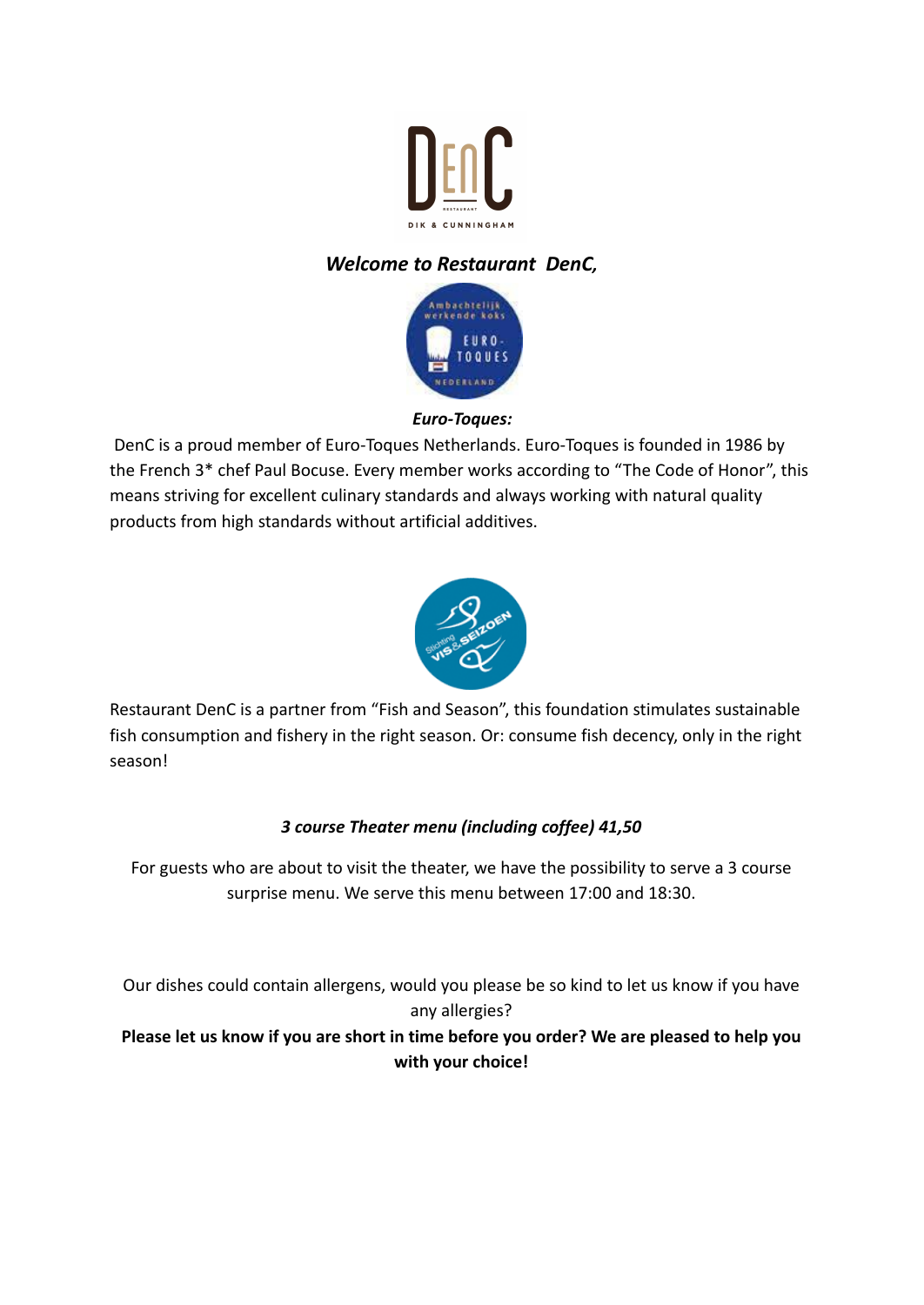#### *Chefs menus*

| 3 course menu first entrée -main course - dessert                    | 42,50 |
|----------------------------------------------------------------------|-------|
| 3 course menu first entrée-second entrée-main course                 | 47,50 |
| 4 course menu first entrée-second entrée-main course - dessert       | 52,50 |
| 5 course menu starter 1 st and second entrée - main course - dessert | 62,50 |

### *DenC Specials:*

| 5 Course all- in Surprise menu                          | 79,50 |  |
|---------------------------------------------------------|-------|--|
| *including pairing wines, water, coffee homemade sweets |       |  |

## *8 Course all-in Surprise menu 125,00*

*\*including pairing wines, water, coffee homemade sweets \*These menus can only be order per table*

> *First Courses:* **Plaice** / artichoke / herring caviar

*Second* **Course: Monkfish** / prawn / prawn tea

**Third Course: Quail** / dried mushrooms / fregola

#### *Main Courses:*

**Veal** / backside filet / tongue /jus de veau \*dish supplement fried duck liver 11,50

#### *Desserts:*

**Strawberry** / elderflower / white chocolate **Cheese tasting from l'Amuse** /apple- cinnamon bread \* dish supplement cheese 6,50